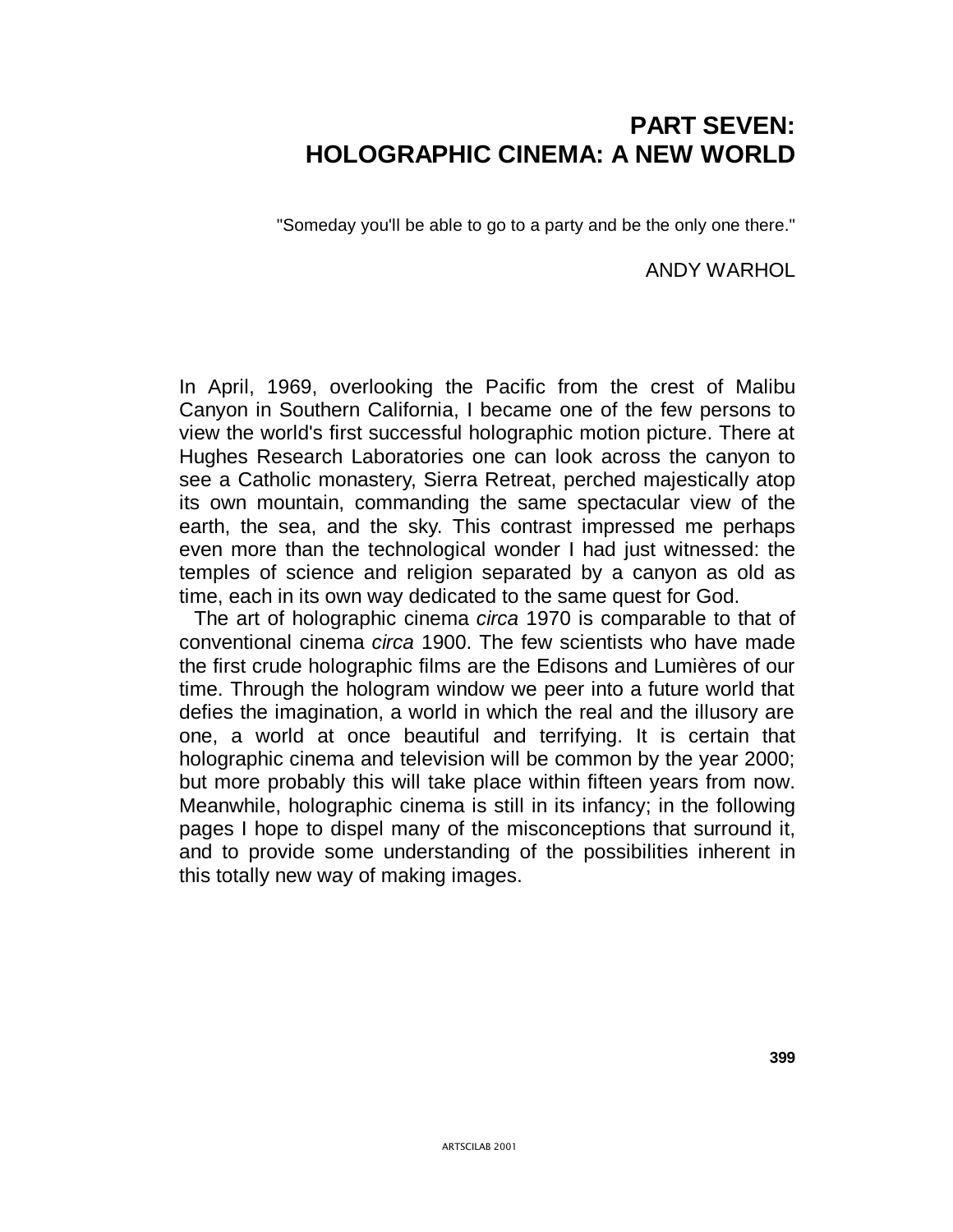# **Wave-Front Reconstruction: Lensless Photography**

The first enigma we encounter in holography is that no optical image is formed. Instead, the wave front or diffraction pattern of light waves bouncing off the subject is captured directly on a photosensitive surface without passing through lenses that would form it into an image. Each point on the surface of an object reflects light waves in constantly expanding concentric circles in much the same way that rings are formed when a pebble is dropped into a pool of still water. A collection of these circles and the interference pattern resulting from their intersecting trajectories constitute the wave front of light from the object. If one is able to "freeze" or store this wave front, one then has the potential of reconstructing a three-dimensional image exhibiting all the properties that a viewer would see if he were looking at the real object through a window the size of the photograph.

The secret of capturing and reconstructing wave fronts of light was discovered in 1947 by Dr. Dennis Gabor of the Imperial College of Science and Technology in London. Light waves are described by their intensity and frequency; ordinary optical photography records only the intensity of the waves, not the frequency; yet the frequency is the information necessary to reconstruct a three-dimensional image. Dr. Gabor found that it was possible to record both intensity and frequency of wave fronts by imprinting interference patterns of light on a photosensitive surface.

Just as rings in a pool of water tend to dissipate the farther they travel, so light waves similarly tend to lose their cohesiveness. Light is described as "cohesive" in direct proportion to the distance over which its waves remain "in phase," or in step with one another: ordinary "white light" (sunlight) has a very short cohesive length. Dr. Gabor recognized that in order to reconstruct a faithful threedimensional image of an object, one would need very cohesive light. The ideal would be light whose waves all traveled at one frequency. Since no such light existed in 1947, he approximated it with a filtered mercury arc lamp. The images he obtained from the process, though extremely poor in quality, were called *holograms* from the Greek root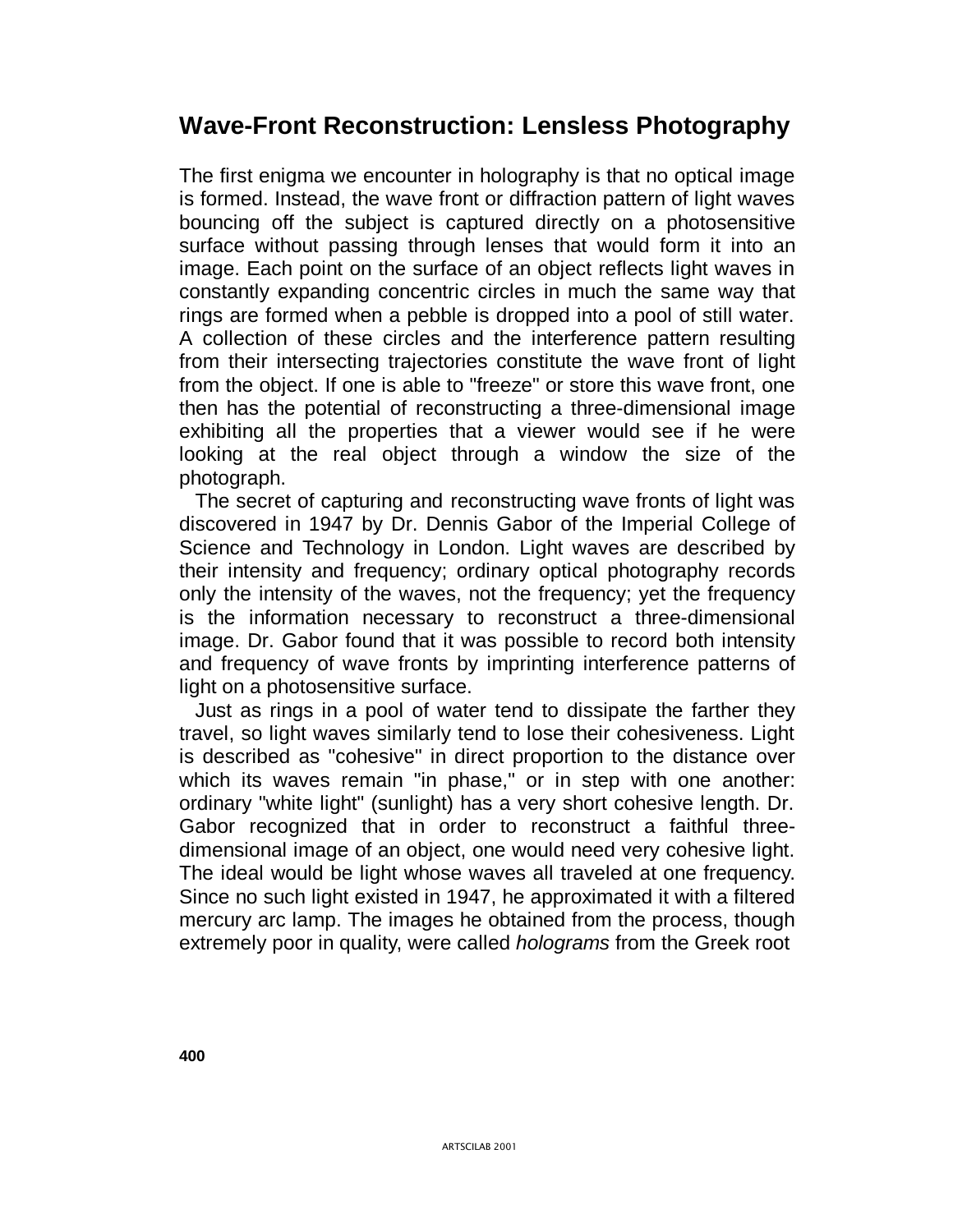**Wave-Front Reconstruction: Lensless Photography 401** 



Diffusion of a laser beam as part of *Nine Evenings* intermedia presentations by Experiments in Art and Technology (EAT), New York, 1967. Photo: Peter Moore.

*holos* meaning whole, since they recorded a whole picture— both intensity and frequency.

In 1960 Dr. Theodore Maiman of the Hughes Aircraft Company in California invented an instrument called the *laser,* named from the initials of Light Amplification by Stimulated Emission of Radiation. As the name implies, the laser generates a beam of light that is totally coherent since it is all one wavelength. Then in 1965 Emmett N. Leith and Juris Upatnieks of the University of Michigan used the laser in a modification of Dr. Gabor's original holographic technique to produce the first completely successful three-dimensional image. Instead of using one beam like Dr. Gabor, Leith and Upatnieks used a prism to derive two beams from one laser. The subject beam was used to illuminate the object, while the reference beam was used to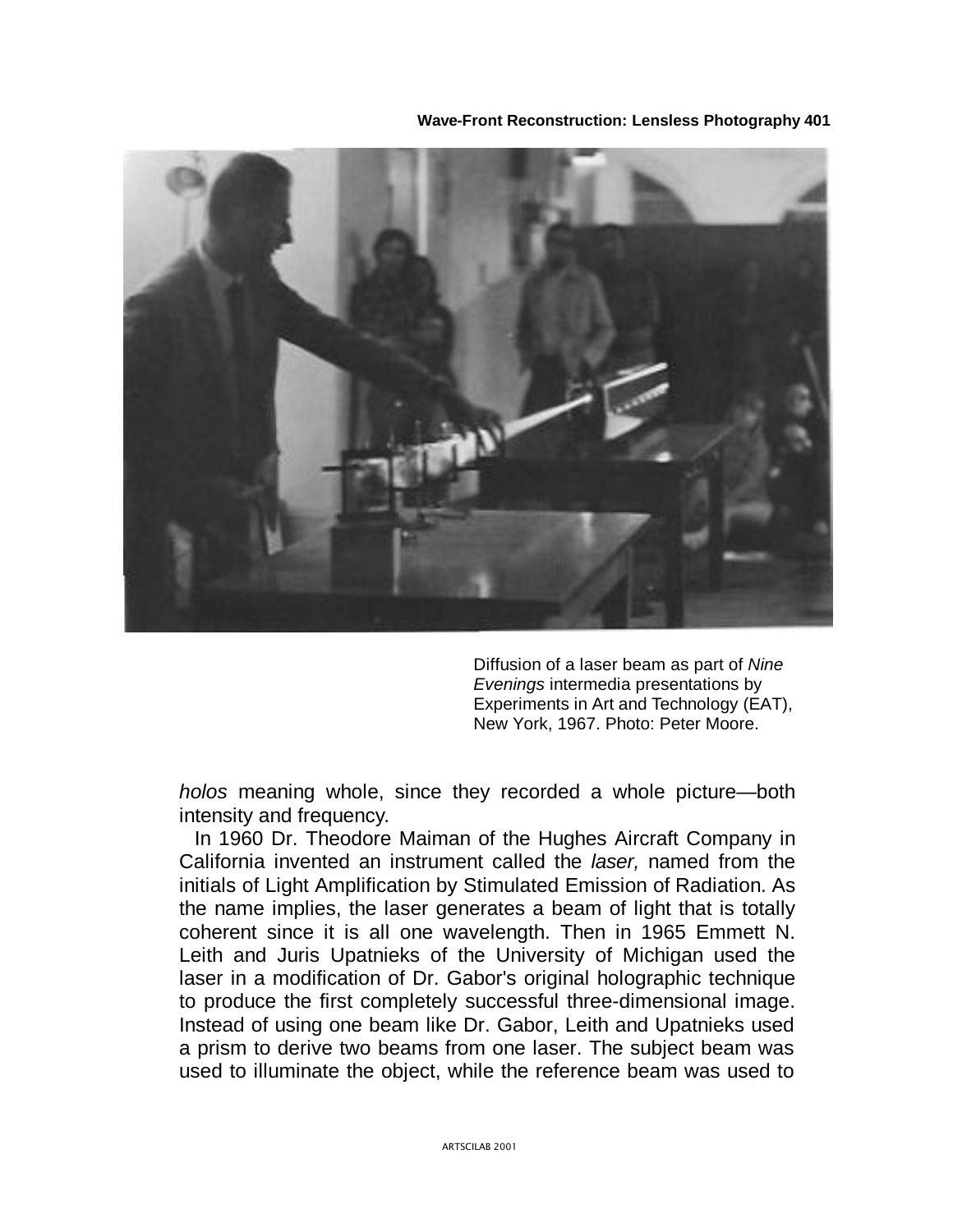

Multiple-exposure photo approximates what a viewer would see in animated hologram made at Bell Telephone Laboratories. Either the plate is moved across a laser beam, or it remains stationary and the viewer moves his head from left to right. The figure appears to rotate in full three dimensions. Photo: Bell Telephone Laboratories.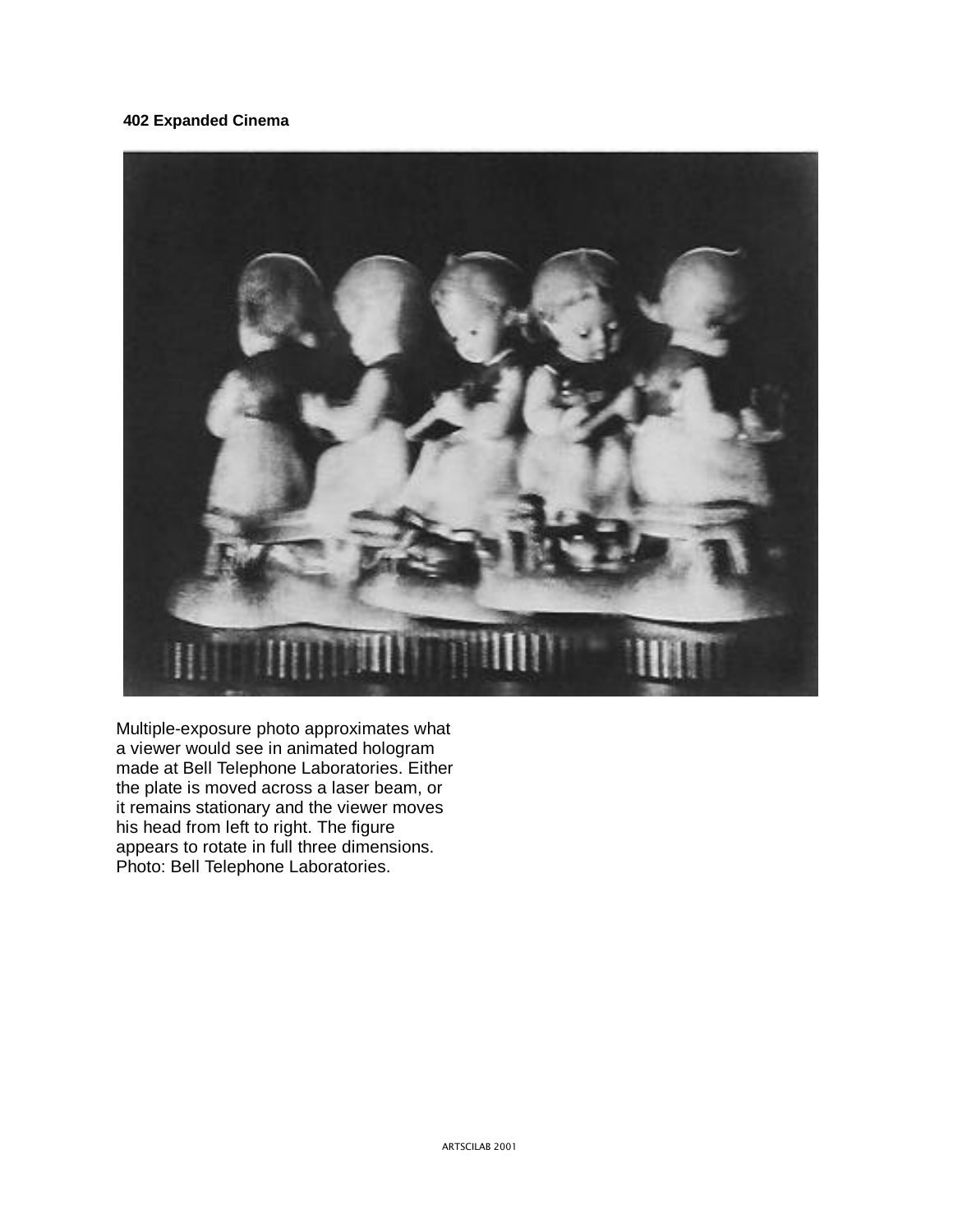interfere with it, creating a pattern that was recorded on a photographic plate, forming the hologram.<sup>1</sup>

To reconstruct the image, another laser is directed at the hologram from the same position occupied originally by the reference beam. This beam emerges from the film shaped exactly in the form of the wave fronts reflected from the original object. A picture is formed that is identical with the object itself, in true three-dimensionality, requiring no lenses or polarizing glasses as in the stereoptic process used for so-called 3-D movies. The phenomenon that distinguishes true 3-D from stereoptic illusion is called *parallax,* or the apparent displacement of perspectives when one object is viewed from different angles. In holography, different areas of the picture become visible depending on one's angle of approach; if the photographic plate were large enough, one could actually move to the periphery and look behind objects, discovering areas not visible from a frontal view.

However, the ability to do this is restricted by the frame size of the photographic surface, either plate or film strip. Although images up to thirty-five feet in depth are considered possible through the technique of "panoramic holography," the largest holographic plates are only one- or two-feet square; the largest motion-picture film practical for any purpose is only 70mm. wide; thus the viewing effect is always one of peering through a small window into a larger threedimensional space. This obviously restricts the size of an audience that can simultaneously observe one holographic display: no more than two persons can view a holographic plate with comfort, and film-viewing systems are restricted to the peep-show level of one person at a time.

<sup>1</sup> Emmett N. Leith and Juris Upatnieks, "Photography by Laser," *Scientific American (*June, 1965), pp. 24-35.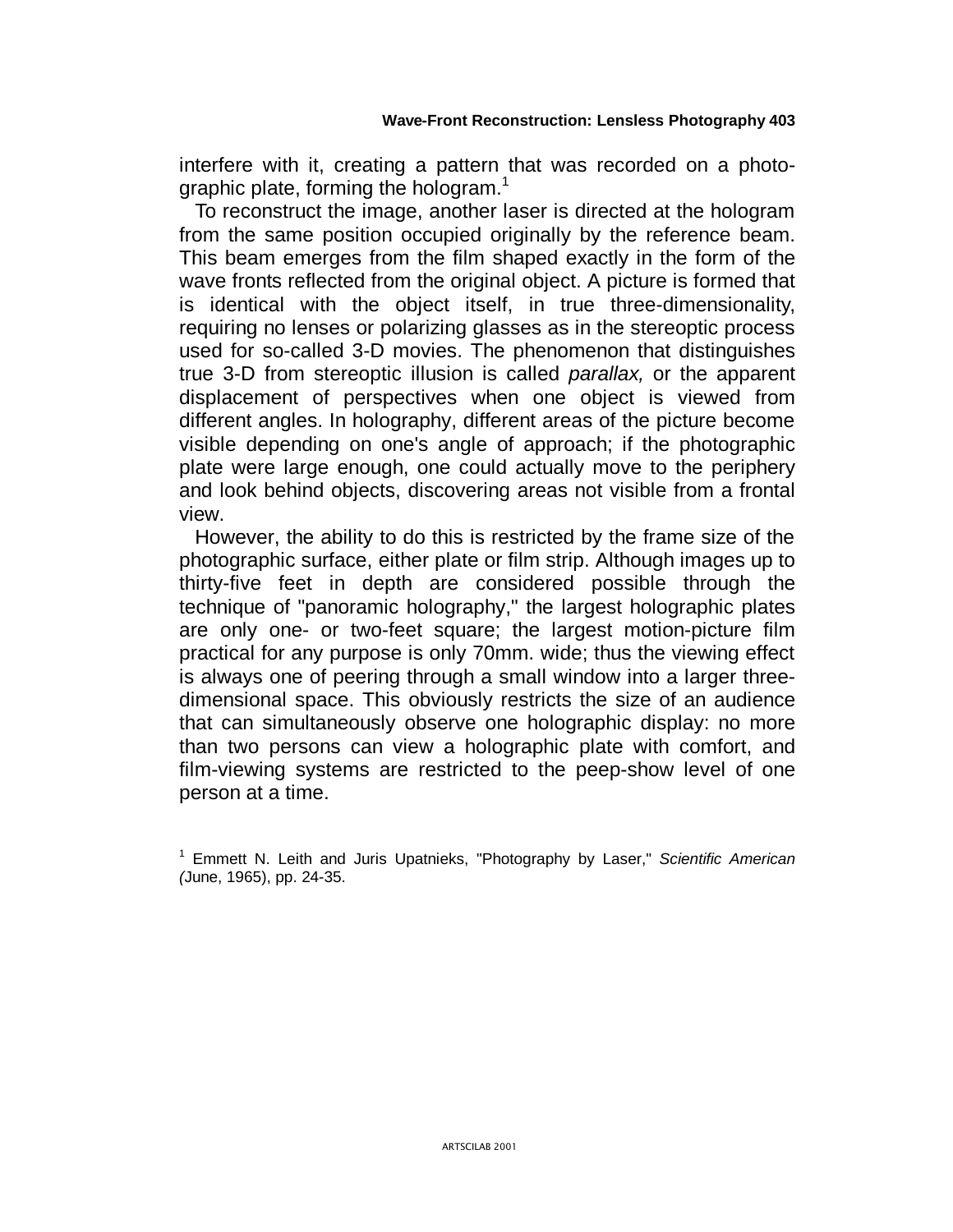# **Dr. Alex Jacobson: Holography in Motion**

Until Dr. Alex Jacobson and his colleague Victor Evtuhov made their holographic movie of tropical fish in an aquarium at Hughes Research Laboratories, the only motion in holography had been artificially animated. Matt Lehman of Stanford University, Charles Ernst of the TRW Systems Group, and scientists at Bell Telephone Laboratories had created photographic plates on which many separate holograms of the same object were recorded in tiny vertical strips. To obtain the illusion of motion one either moved one's head from side to side or remained stationary and moved the plate horizontally across a laser beam. In each case, however, the motion was not recorded in real time: separate holograms were made for each stationary position of the image.

Jacobson's aquarium movie was the world's first real-time holographic film. He used a pulsed ruby laser, which emits light in bursts 35-billionths of a second in duration, each with 25,000 to 50,000 watts of peak power.<sup>2</sup> Such brief exposures are necessary in motion holography since any movement of the object more than onethousandth of an inch during exposure will blur the image. Jacobson and his associates designed and built the camera apparatus, which exposed 100 feet of film at 20 fps, using a Hulcher Model 100 sequential-still camera with lens and shutter removed.

The film stock was AGFA-Gevaert 10E75 emulsion on a common acetate base in 70mm. format. The stock is designed especially for holography though its photochemical constituents are quite common. The only unusual requirement holography makes on film is very high resolution capabilities. Ideally, a holographic emulsion should be able to resolve two lines 25-millionths of an inch apart, or 1,500 readable lines per millimeter. (The price paid for this resolving power is speed: the first film used to make holograms, Kodak 649-F

 $2$  This amounts to approximately one millijoule of light, or one-thousandth of a joule (Joule is the amount of energy required to heat one gram of water one degree Centigrade). One billionth of a second is known as a *nanosecond, so*-called Q-switched laser emit pulses of light one-trillionth, or a *picosecond,* in duration.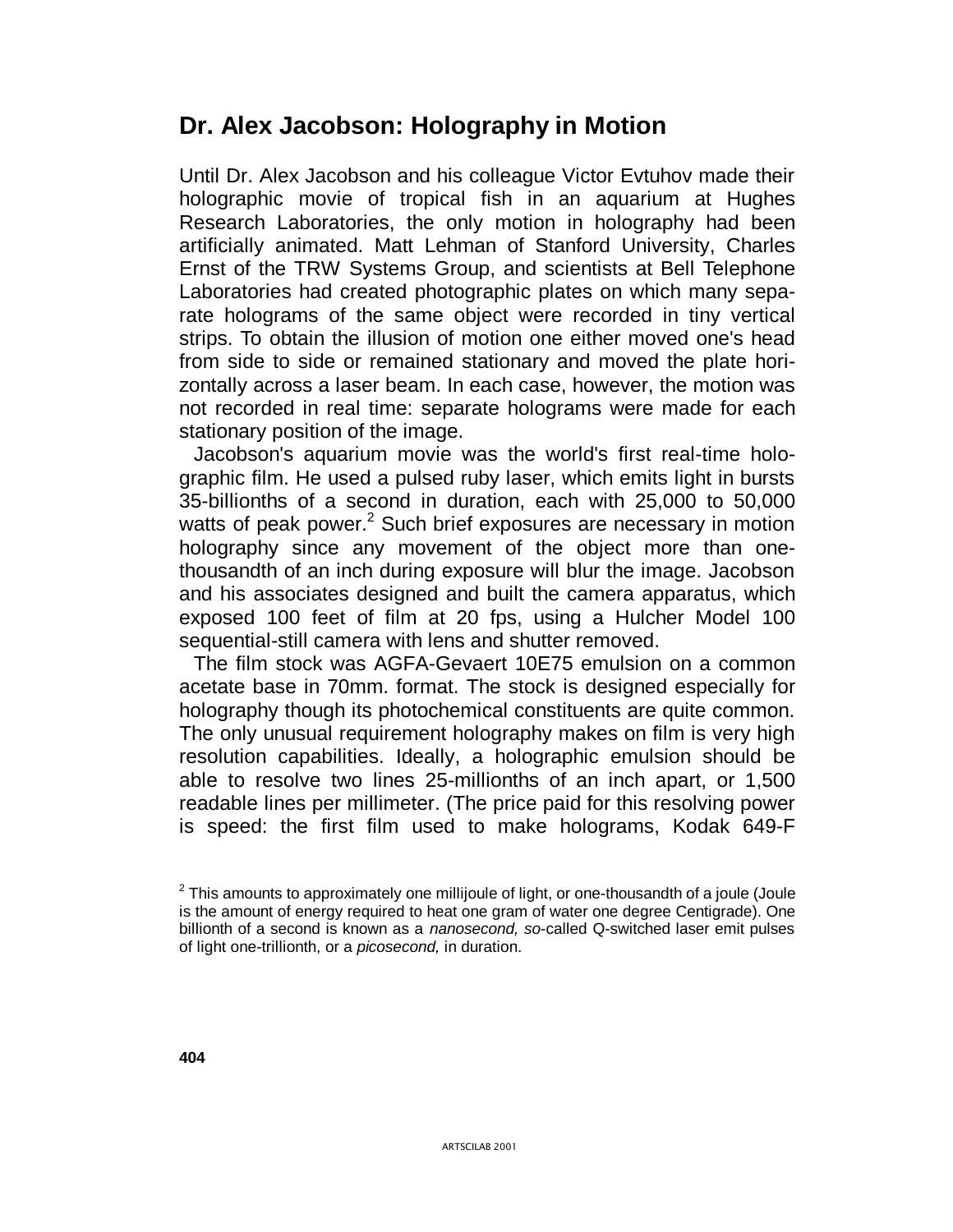#### **Holography in Motion 405**



Two photos from a holographic movie of tropical fish made by Alex Jacobson and Victor Evtuhov at Hughes Research Laboratories, Malibu, California. 1969. Laser light was shined through the aquarium at camera. Dark area at right of photos does not appear in the actual movie. Photos: Hughes Research Laboratories.



Schematic diagram of Hughes holographic movie system. Laser is indicated as "pumping cavity."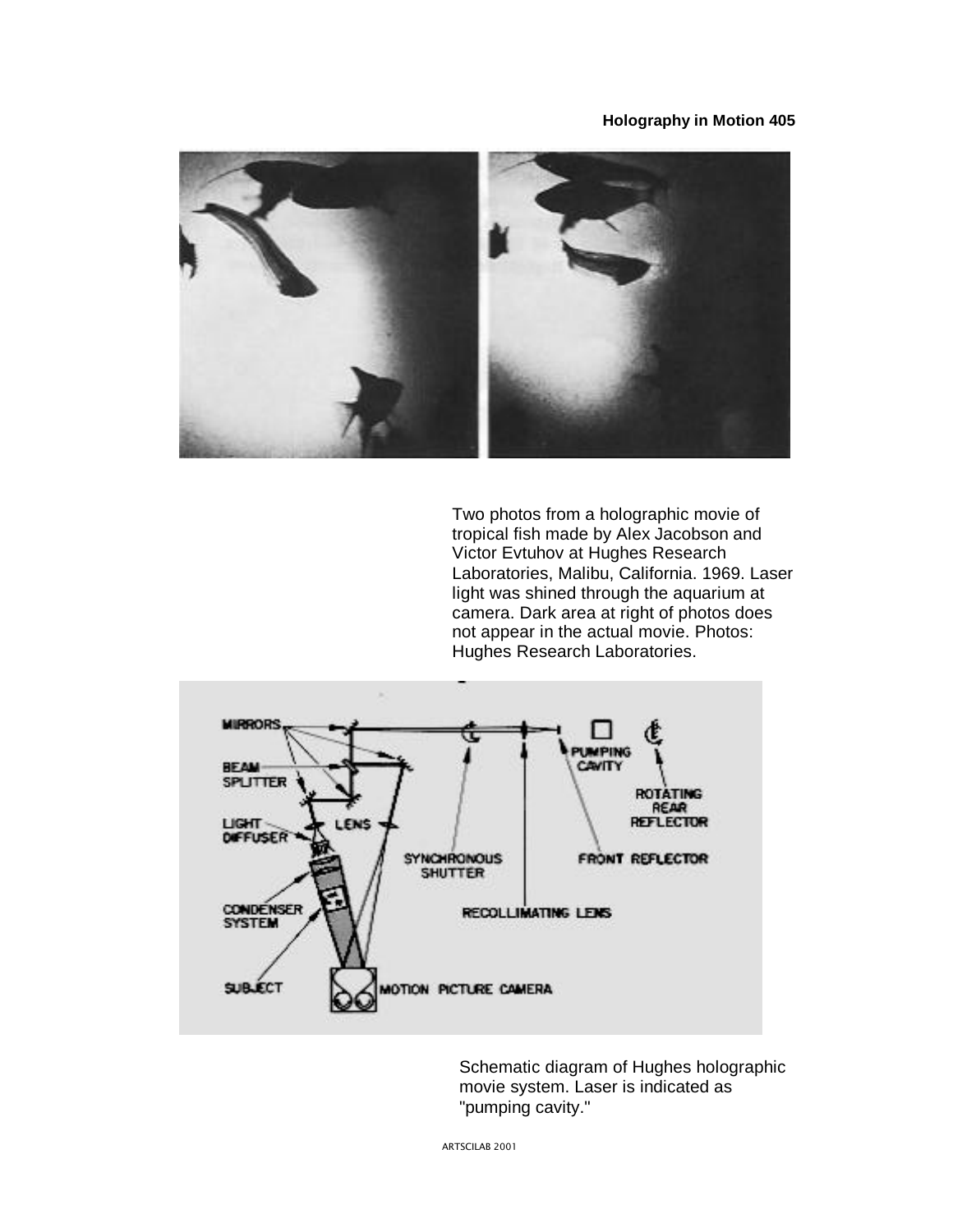spectrographic plate had an ASA rating of .02.) Thus, after eight months and many thousands of dollars in equipment, Jacobson produced 30 seconds of film in which one peeked through a 70mm. aperture to find tropical fish swimming leisurely in three-dimensional space.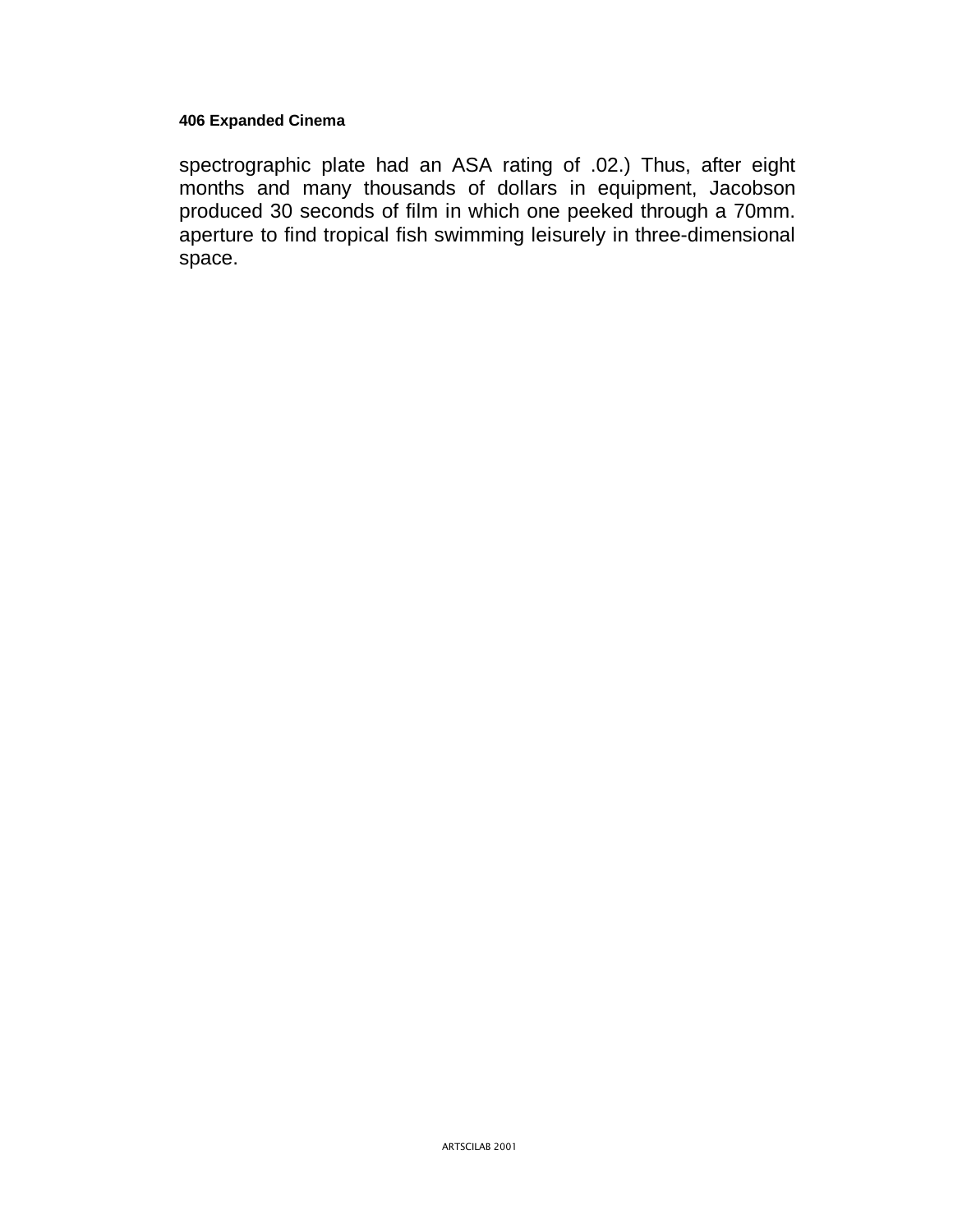# **Limitations of Holographic Cinema**

Three types of lasers are used in holography, identified by the active element whose atoms are electronically charged to generate light: the helium-neon laser, the argon laser, the ruby laser. Since human images are essential to commercial holography, a pulsed laser must be used; this excludes the helium-neon laser, which is strictly CW (continuous wave) and cannot be pulsed. The argon laser does not approach the 35 to 50 nanoseconds required to make action holograms. This leaves the ruby laser, which produces a fiery red image of extreme graininess, and whose light is not so cohesive as the helium-neon laser.

Since black-and-white holography is not possible, one is stuck with a monochromatic red image unless full-color holograms are made. Dr. Ralph Wuerker, of the TRW Systems Group in Redondo Beach, California, admits that full-color holographic cinema is a possibility "if the government is ready to support that kind of research with all the money they have in Fort Knox." Wuerker, who has developed a special "holocamera" for recording holograms with low-coherence lasers, suggests that full-color holographic movies might eventually be made using two lasers instead of one, optically mixing their colors as in television: red from a ruby laser, and blue and green from a doubled neodymium glass laser.

Dr. Jacobson, however, does not consider this to be a major problem in the development of holographic cinema. "In the hierarchy of difficulties color might be considered a second-level problem," he said, "and granularity would be only a minor snag. People already have devised means of clearing up the graininess. But a first-level problem is illumination. I back-lit my fish because if I were to illuminate from the front I wouldn't have enough light to make a hologram. We barely had enough light as it was, and that's why I selected the small subject. If you want to make a commercial holographic movie, you at least have to be able to illuminate a roomsized scene. We estimate that in order to shoot a room-sized scene at twenty frames per second you'd need an input to the laser of something in excess of five million watts. Now I don't know how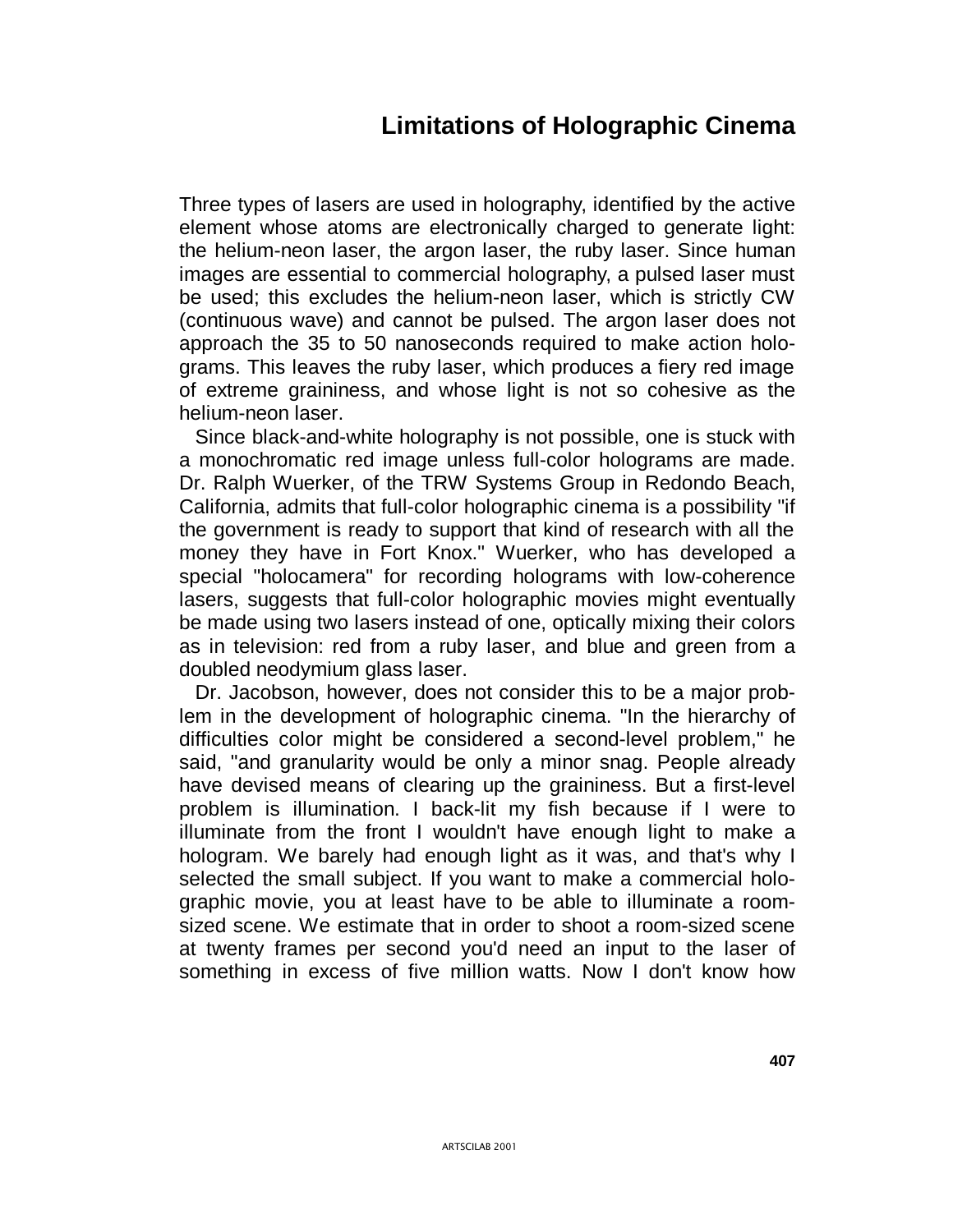

Hughes holographic projection system. Viewer must peer through 70mm. aperture of film transport table. Photo: Gene Youngblood

> powerful Grand Coulee Dam is, but that's a large portion of its output."

> Seeking a solution to this problem, for the last few years several firms have been working on white-light holography, in which ordinary illumination sources are used both to make and view the hologram. Optical systems are used to overcome the incoherence of white light. Another proposal is the technique called *integral photography* in which many ordinary photographs from different perspectives are combined in holographic form. The resulting image, although synthetic, gives all the properties of a true hologram of the same scene. And since the image is formed by conventional photography, any type of illumination can be used. The process is extremely complex and tedious, however, and it is practically inconceivable that a movie could be made in this manner.

> Both Dr. Jacobson and Dr. Wuerker insist that holography depends on the use of laser light in recording as well as viewing the image.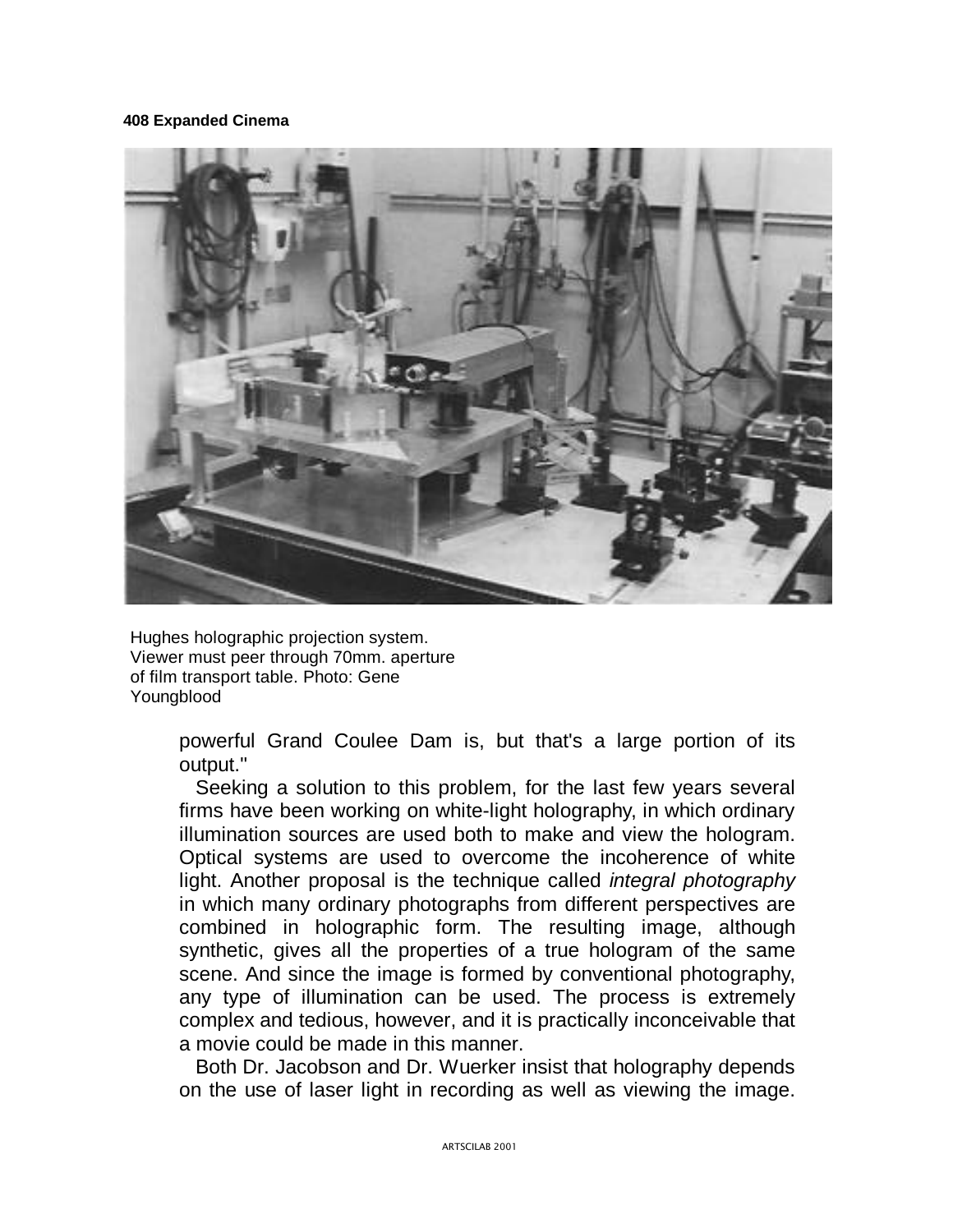#### **Limitations of Holographic Cinema 409**



Holographic movie viewing system developed by North American Philips Corporation. Laser inside the box shines through 70mm. film as it passes viewing aperture. Photo: North American Philips Corp.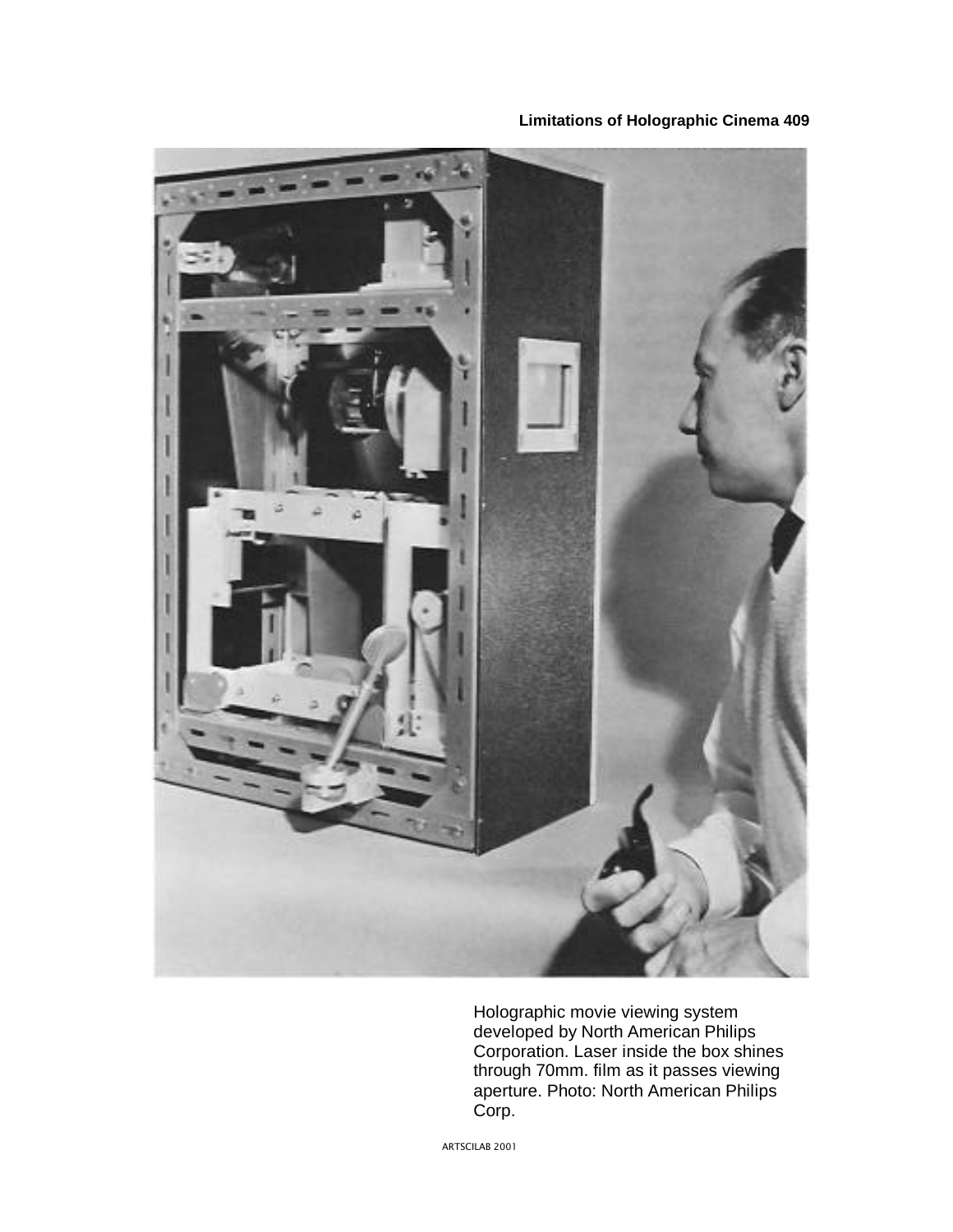"Using white light to reconstruct a hologram is like playing a stereo record through a Vitaphone," Dr. Wuerker said. "People accept it now because the field is young enough, just as they accepted inferior sound recordings in the early days of that field. But in holography, fidelity depends on laser light." Dr. Jacobson suggests that we will "just have to wait until a big laser comes along— big in terms of the amount of energy it puts out. You need two combinations: enough energy to illuminate the scene and expose the film, and you also need it in a very short time to avoid motion blur. Instead of using one illuminator you could use ten or fifteen lasers. That's a possibility. But the cost and volume of equipment would still be prohibitive."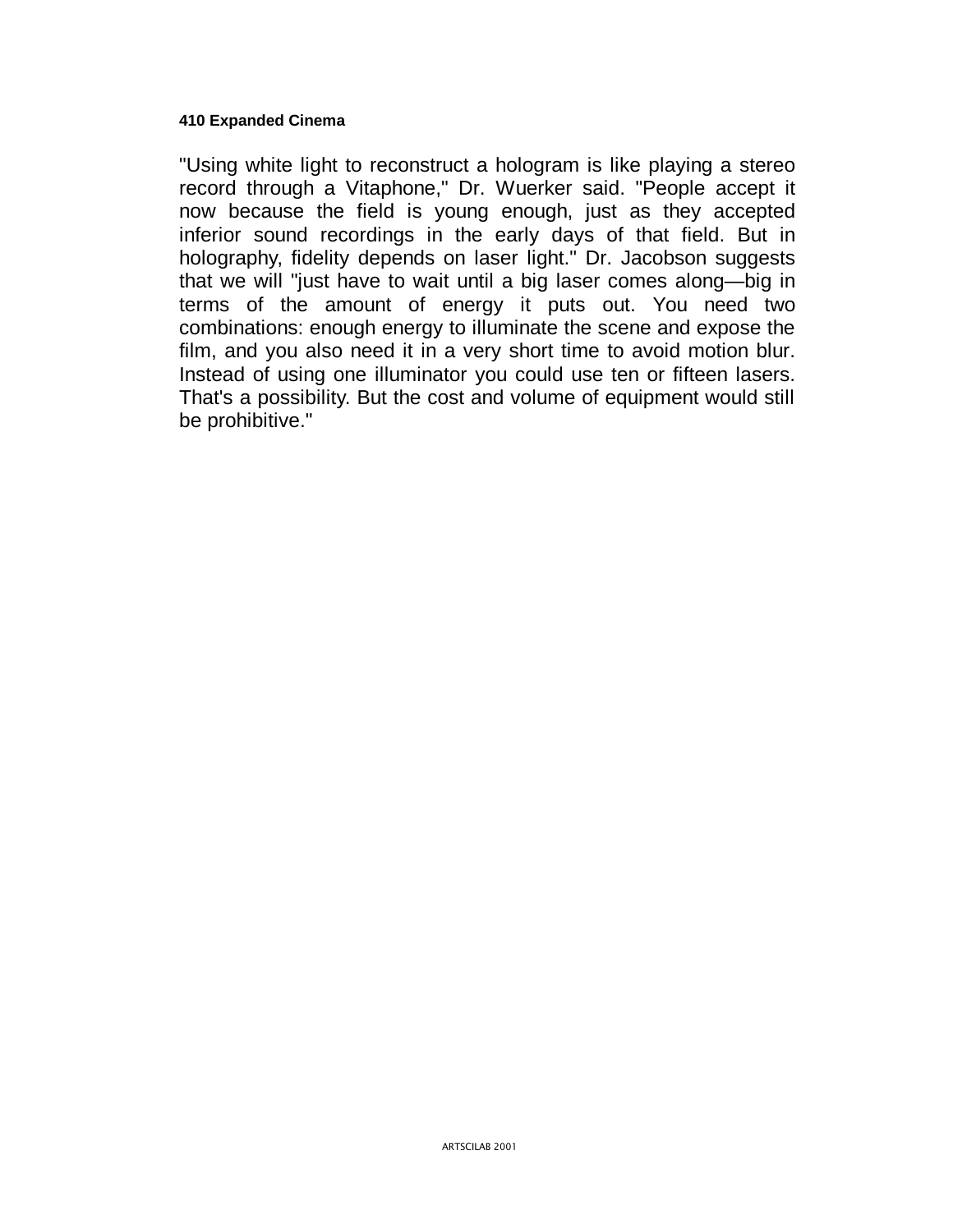# **Projecting Holographic Movies**

The popular misconception of a holographic image as something with which the viewer can interact—moving around and through it in three-dimensional space while viewing it— may become a reality in holographic cinema of the future. Since a hologram is not made with lenses it always creates what is known as a *virtual image* on the opposite side of the film from the viewer, as though one were looking through a window, because the image always appears exactly where it was when the hologram was recorded.

However, associated optically with the virtual image is what's known as the *real image,* which comes to focus on the side of the film nearest to the viewer. All that would be required to see the real image is a special optical system to reverse the holographic process. This system does not yet exist; but it seems that a technique known to the ancient Egyptians and practiced by magicians for centuries may provide the means for a future system of large-scale, realimage holographic movie theatres.

Known generally as "The Illusion of the Rose in the Vase," this simple process involves the use of a lens, concave mirror, and pinhole light source to transpose illusionistically an object into threedimensional space in full color. In addition to floating an image in space, it can be used to magnify or miniaturize the image. As in the archetypal example, it can cause a natural-sized object like a rose to appear suddenly in an otherwise empty vase. Through a system of lenses and mirrors an object at another location can be suspended in space wherever desired.

In Japan this process is used to project tiny three-dimensional human beings onto the miniature stage of a puppet theatre: the actual persons are beneath the stage floor, dancing in front of a large mirror. Before we had holography an actual object was needed to create this effect, but now that we have three-dimensional images without three-dimensional objects it is possible to develop a system of holographic cinema based on this ancient concept. The object is simply replaced by a strip of holographic film. Even then, however,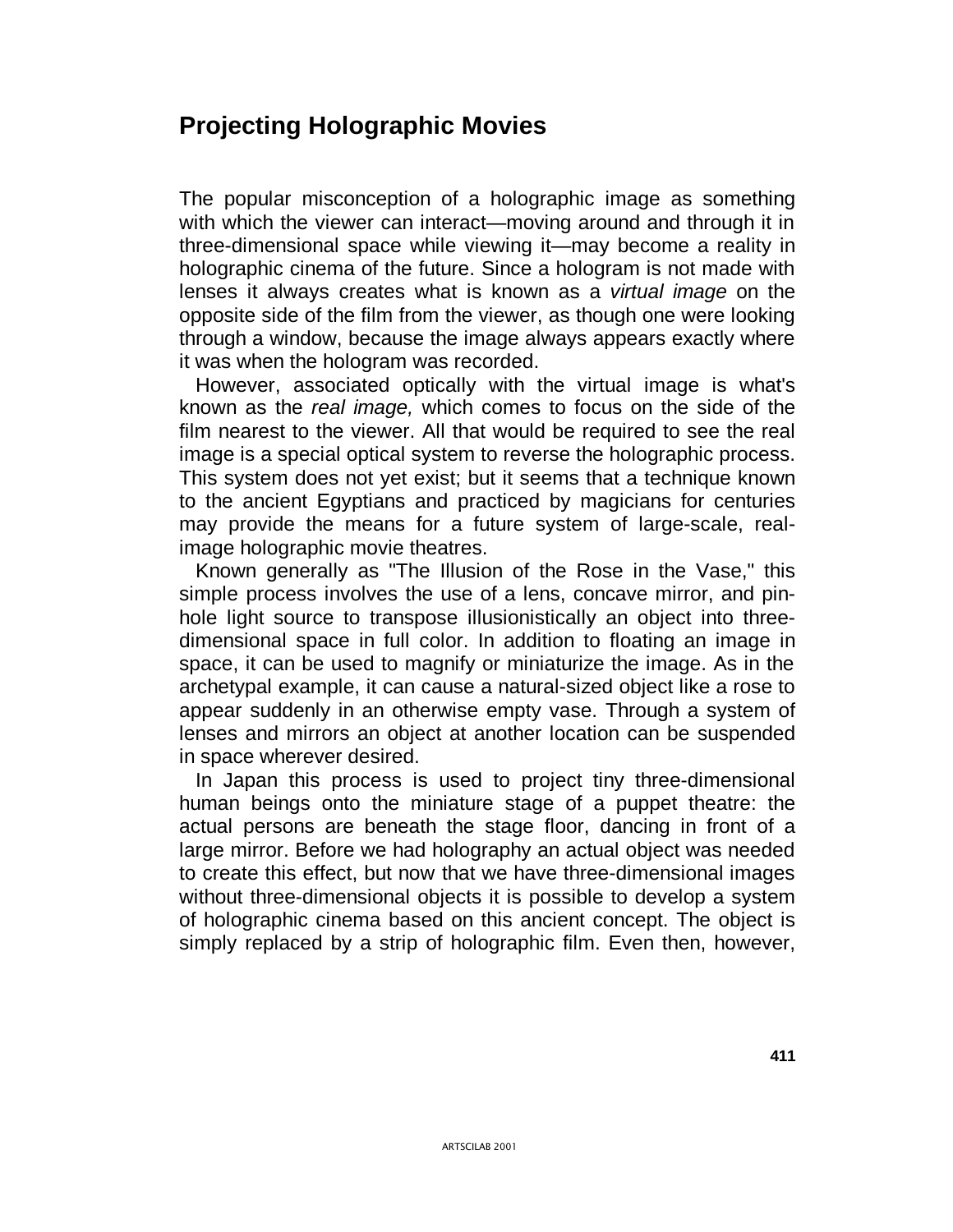the scene would be visible only to an audience of two hundred persons.

"If you get into an area much larger than that," explains Dr. Wuerker, "you confront the problem of what is and what isn't 3-D. You don't see much 3-D beyond twenty or thirty feet, so the effect would be lost if you had to sit very far away from the image. Either you'll have a projected image that's like a person on a stage where about a hundred people can observe him, or you'll have a personalized box like a TV set, or a hood over your head."

Wuerker also conceives of a holographic cylinder that would either revolve slowly or remain stationary while the audience rotated around it. "But now comes the reality," he warns. "And the reality obviously is a cylinder, so you're limited in your stage area. It wouldn't be much more than just one man. But you could have an interview with that man." Holographic movies may be severely limited by their total dependence on reality, Dr. Wuerker suggests. "When you make a movie, the cameraman focuses the camera. He forces you to look at this actor or this scene or whatever. In a holographic movie you don't have that. Your own eyes are the lens, just as in reality.

"For example, if you had two actors, one upstage, the other downstage, you'd focus on whichever one you wanted to. When the focusing is up to the viewer you're simulating reality even more closely; in fact as far as the viewer's concerned it *is* reality. But holograms can't be doctored once the image is on the film. You can't touch it up or edit. You can synthesize, and you can superimpose and you can multiplex, but you can't play with focusing as you can in photography. And you might find that in holographic movies things like jump cuts are not likely."

Dr. Wuerker also envisions cube holograms instead of plates or film strips. "You can use a thick medium rather than a thin medium. Someone will develop a glass block that is photosensitive, about a quarter of an inch thick. You coat this glass box holographically, putting a hundred images on it. You hold it up to a laser and as you rotate it your separate images will come out. You couldn't pack information any tighter than you could this way. This is definitely in the future and definitely in the viewing of movies. Holographic recording itself is at this point already. But if you compound that by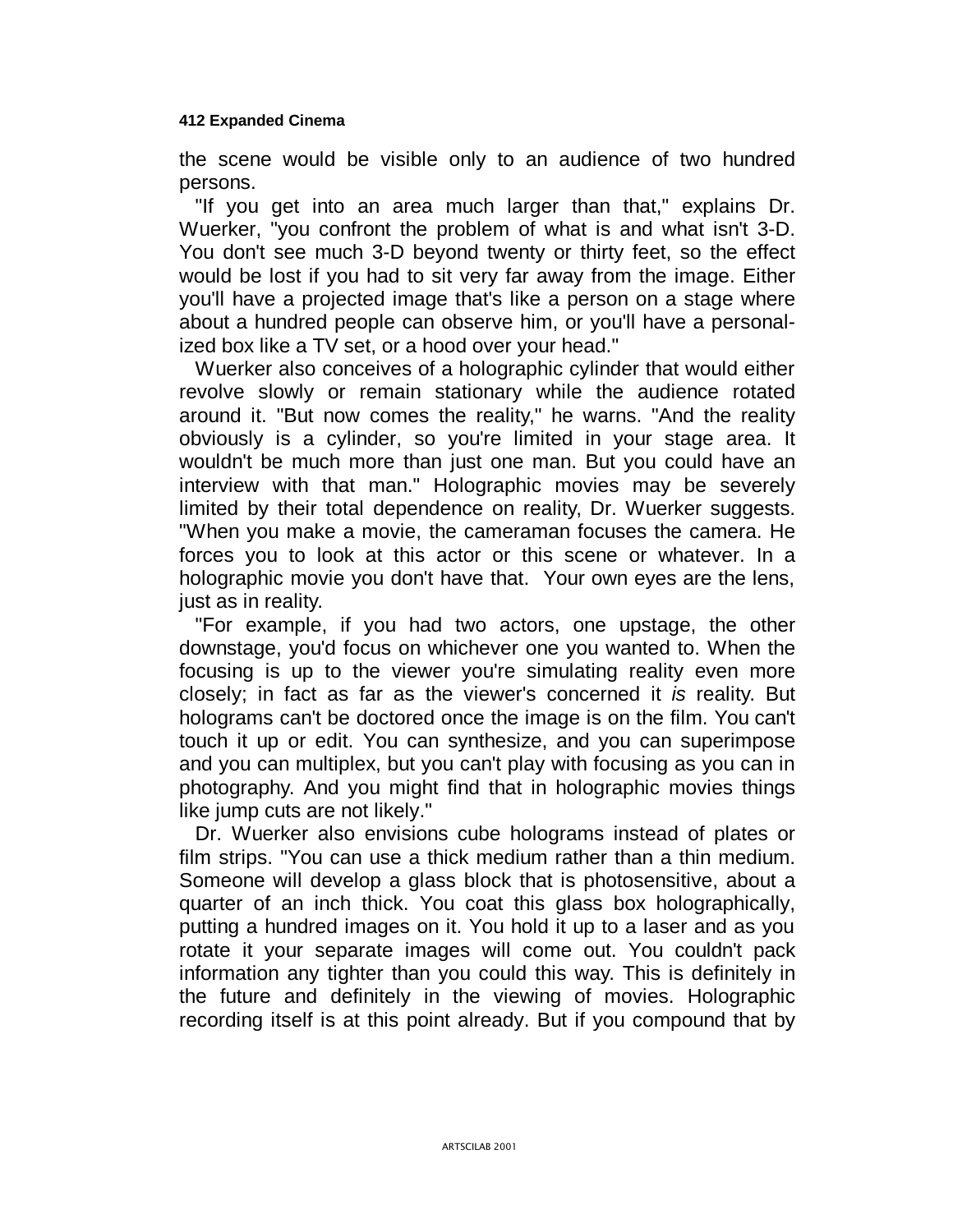using depth in your plate as a third dimension— you have a thousand lines per millimeter so every cubic millimeter will have  $10^9$  bits of information. And there you go. But still you won't be able to pull the tricks that are in movies or on TV because holography is too dependent on actuality."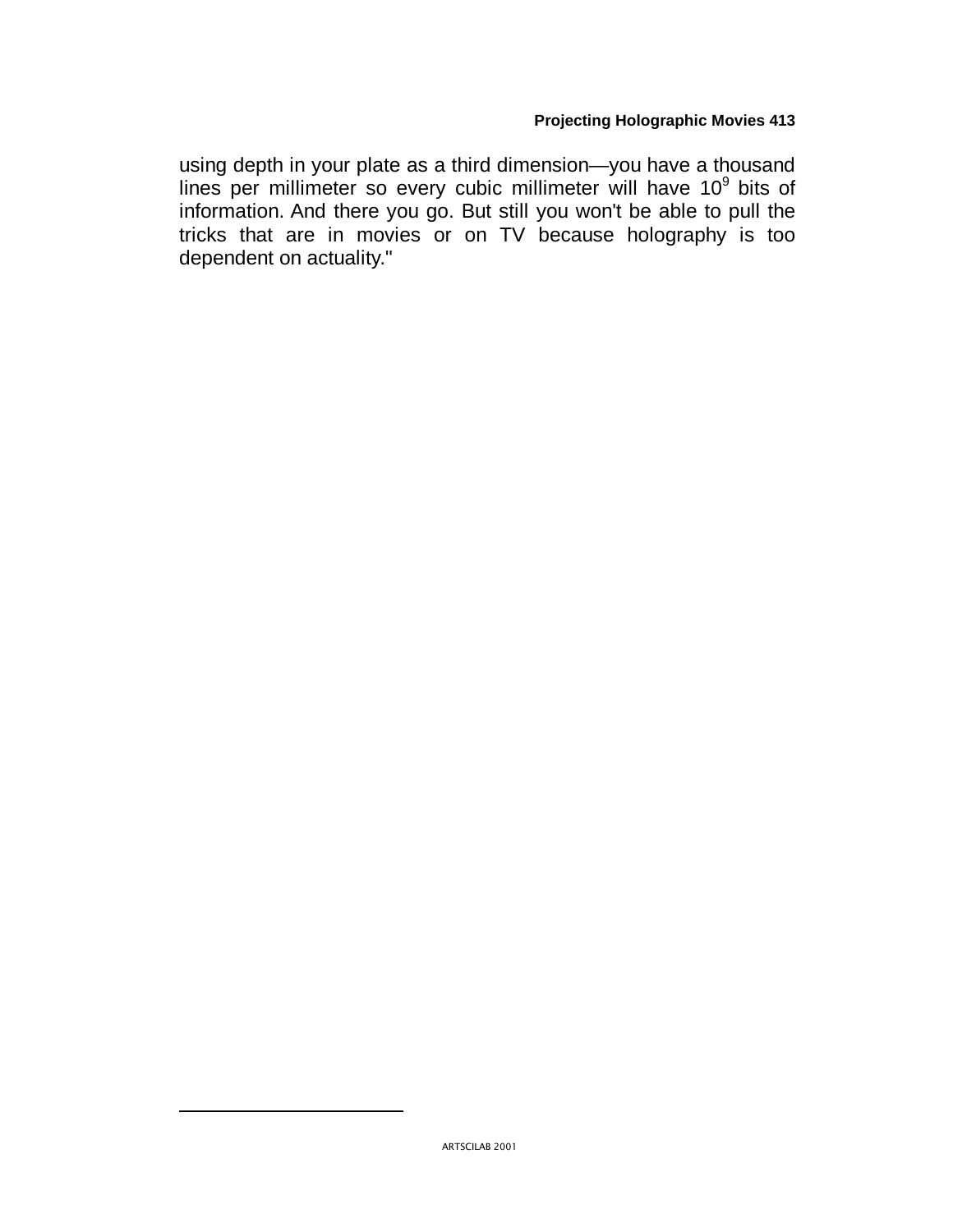# **The Kinoform: Computer-Generated Holographic Movies**

However, means have been devised through which even the hologram may no longer need "reality" to exist. Dr. Lou Lesem and his associates at IBM in Houston have developed methods of generating three-dimensional holographic images digitally through computers. Using an IBM Model 360-44, Dr. Lesem calculated the pattern in which a laser's light waves would be scattered if they actually struck the simulated object. A computer-controlled laser interference system is then used to create this pattern on plates or film. The resulting image is called a *kinoform.*

"When they learn to perfect this system," said Dr. Jacobson, "you'll be able to make holograms as abstract as you can with conventional cinema. You could have a three-dimensional computer-generated holographic movie of the Stargate Corridor in *2001.* I don't think that's any further off than any of these other things. In fact it's probably closer. We might even be able to do it now."

Moreover, the ability of holography to record natural phenomena that exist beyond the range of human perception— shockwaves, electrical vibrations, ultraslow-motion events— could contribute to an experience of nonordinary realities totally beyond the reach of conventional cinema or television. And the most likely mode of viewing will be the individualized frame or enclosure. "The difference between the window frame and the movie frame," observes Dr. Wuerker, "is that you can get your face up so close that the frame disappears and all you're seeing is the illusionistic world on the other side. You're in it."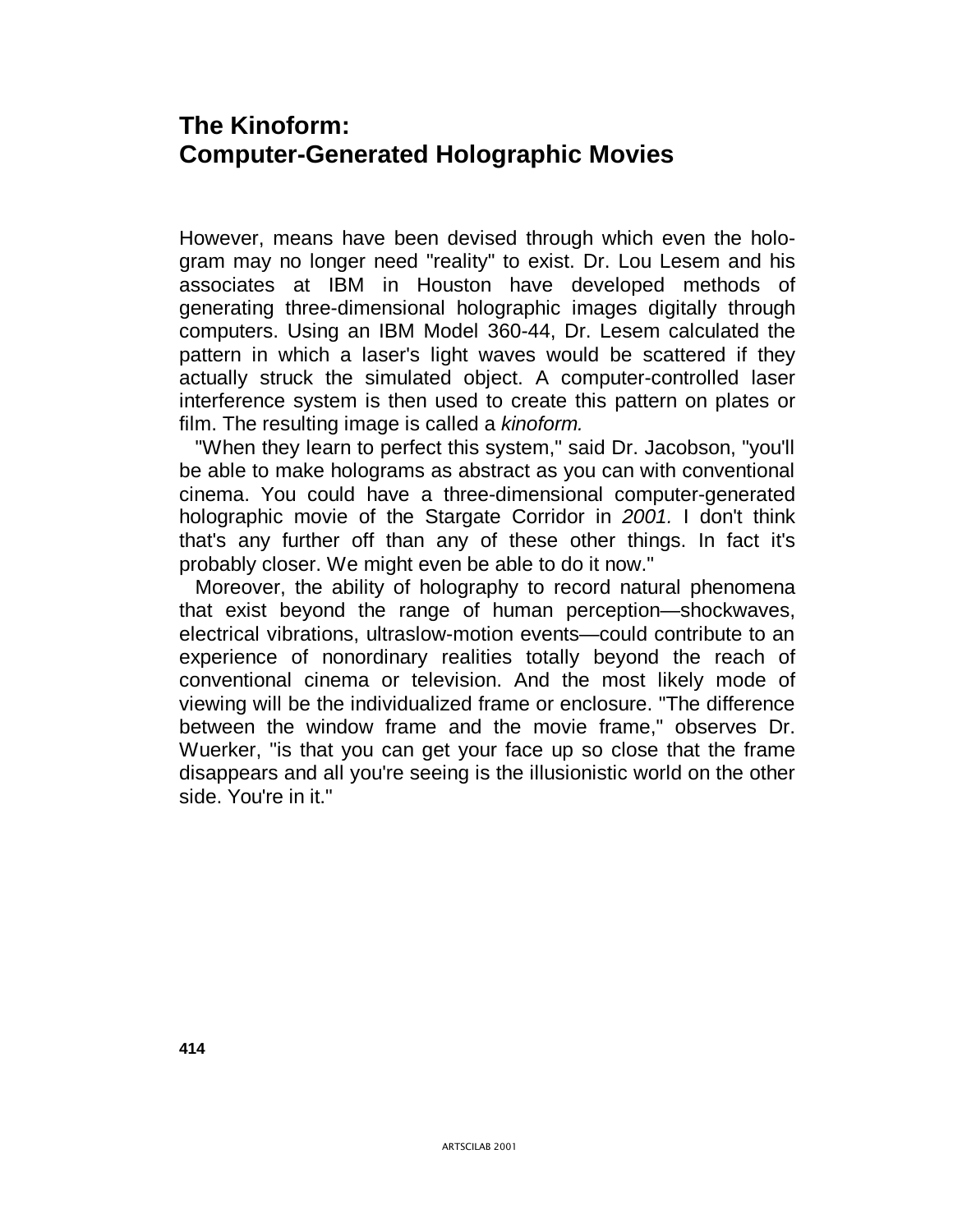# **Technoanarchy: The Open Empire**

"In another moment Alice was through the glass and had jumped lightly down into the looking-glass room. The very first thing she did was to look whether there was a fire in the fireplace, and she was quite pleased to find that there was a real one, blazing away as brightly as the one she had left behind. 'So I shall be as warm here as I was in the old room,' thought Alice, 'warmer in fact, because there'll be no one to scold me away from the fire.'"

### LEWIS CARROLL

John Cage tells the story of an international conference of philosophers in Hawaii on the subject of Reality. For three days Daisetz Suzuki said nothing. Finally the chairman turned to him and asked, "Dr. Suzuki, would you say this table around which we are sitting is real?" Suzuki raised his head and said yes. The chairman asked in what sense Suzuki thought the table was real. Suzuki said, "In every sense."<sup>3</sup> The wise thinker is a true realist; he might well have been talking about the future of cinema.

I've attempted to bring the past, present, and future of the movies together in one image so that a vast metamorphosis might be revealed. One can no longer speak of art without speaking of science and technology. It is no longer possible to discuss physical phenomena without also embracing metaphysical realities. The communications of humanity obviously are trending toward that future point at which virtually all information will be spontaneously available and copyable at the individual level; beyond that a vast transformation must occur. Today when one speaks of cinema one implies a metamorphosis in human perception.

This transformation is being realized on the personal level as well as on the global front of the industrial equation itself, where it can be realized only through the synergetic efforts of all men applying all

<sup>3</sup> Cage, *op. cit*., p. 35.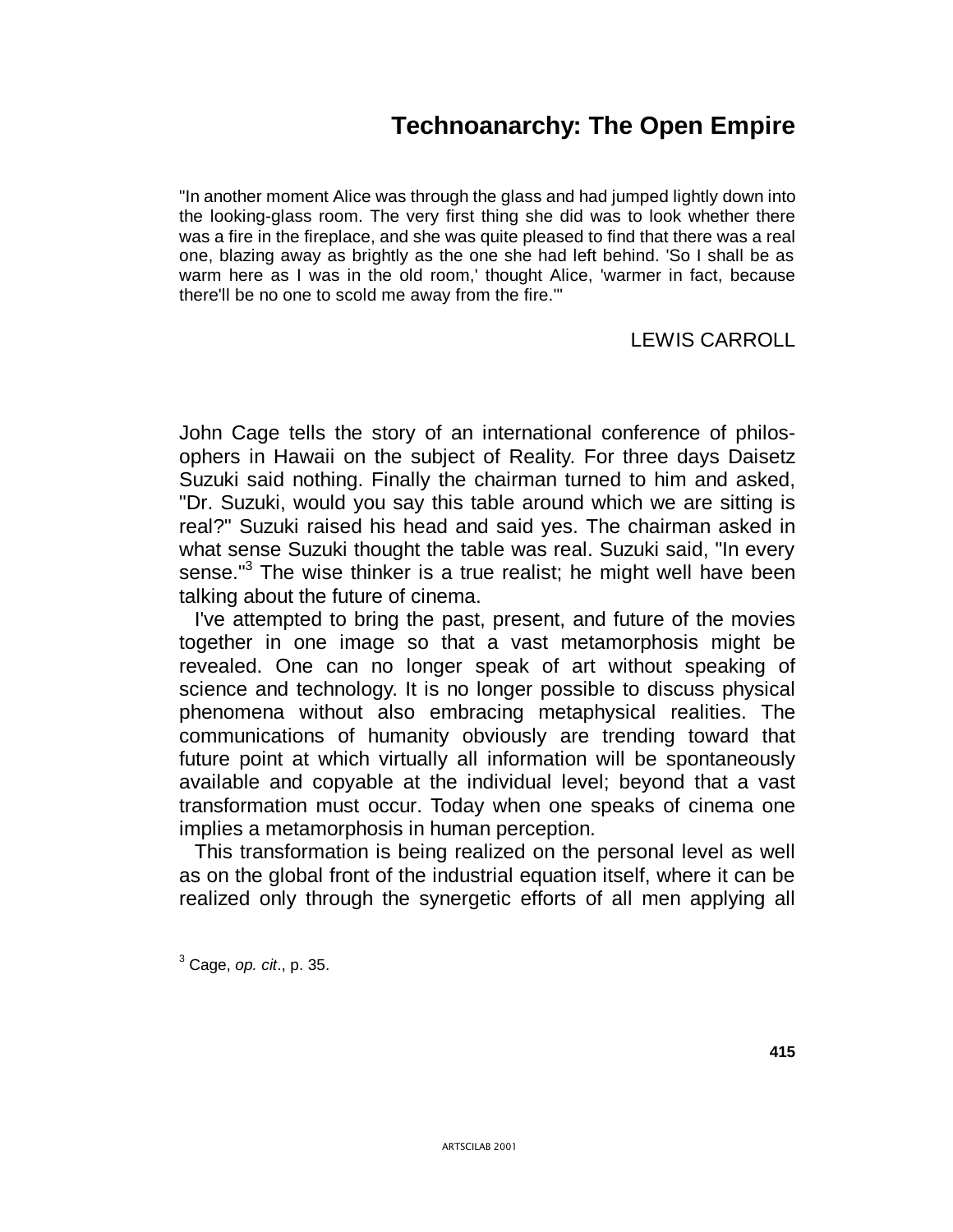disciplines. While personal films, videotapes, and light shows will continue to expand human communication on one level, organizations such as PULSA at Yale University, and the various national chapters of Experiments in Art and Technology (E.A.T.) are suffusing art, science, and the eco-system of earth itself at that point where all converge within the purview of modern technology.

Not only do computer, video, and laser technologies promise to transform our notion of reality on a conceptual level, they also reveal paradoxes in the physical world that transcend and remake our perception of that phenomenon as well. A glimpse of the future of expanded cinema might be found in such recent phenomena as the spherical mirror developed by the Los Angeles chapter of E.A.T. for the Pepsi-Cola Pavilion at Expo '70 in Osaka. Although it developed from the synergetic technologies of computer science and poly-vinylchloride (PVC) plastics, it is triumphantly nontechnical as an experience. It's just a mirror-a mirror that is nearly two-thirds of a sphere made of 13,000 square feet of air-inflated mirrorized mylar one-thousandth of an inch thick. It is ninety feet in diameter and fiftyfive feet high, and weighs approximately 250 pounds.

There have been other mirrorized mylar (or PVC) spherical tensile structures, notably the Pageos and Echo satellites. But they weren't constructed as mirrors per se and, of course, one could not enter them. Thus once again, as in the case of *City-Scape,* we see that humanity's most ambitious venture into the frontiers of reality--the space program— contributes to the expansion of the world of art: both are efforts to comprehend larger spectra of experience.

Essentially a full-scale model of the pavilion mirror that later was constructed in Japan, E.A.T.'s sensuous, transcendentally surrealistic mirror-womb was revealed to the world in September, 1969, in a cavernous blimp hangar in Santa Ana, California. There, sustained in 210-degrees of space and anchored by 60,000 pounds of water in two circular tubes at its base, was a gateway to an open empire of experiential design information available to the artist. An astonishing phenomenon occurs inside this boundless space that is but one of many revelations to come in the Cybernetic Age: one is able to view actual holographic images of oneself floating in three-dimensional space in real time as one moves about the environment.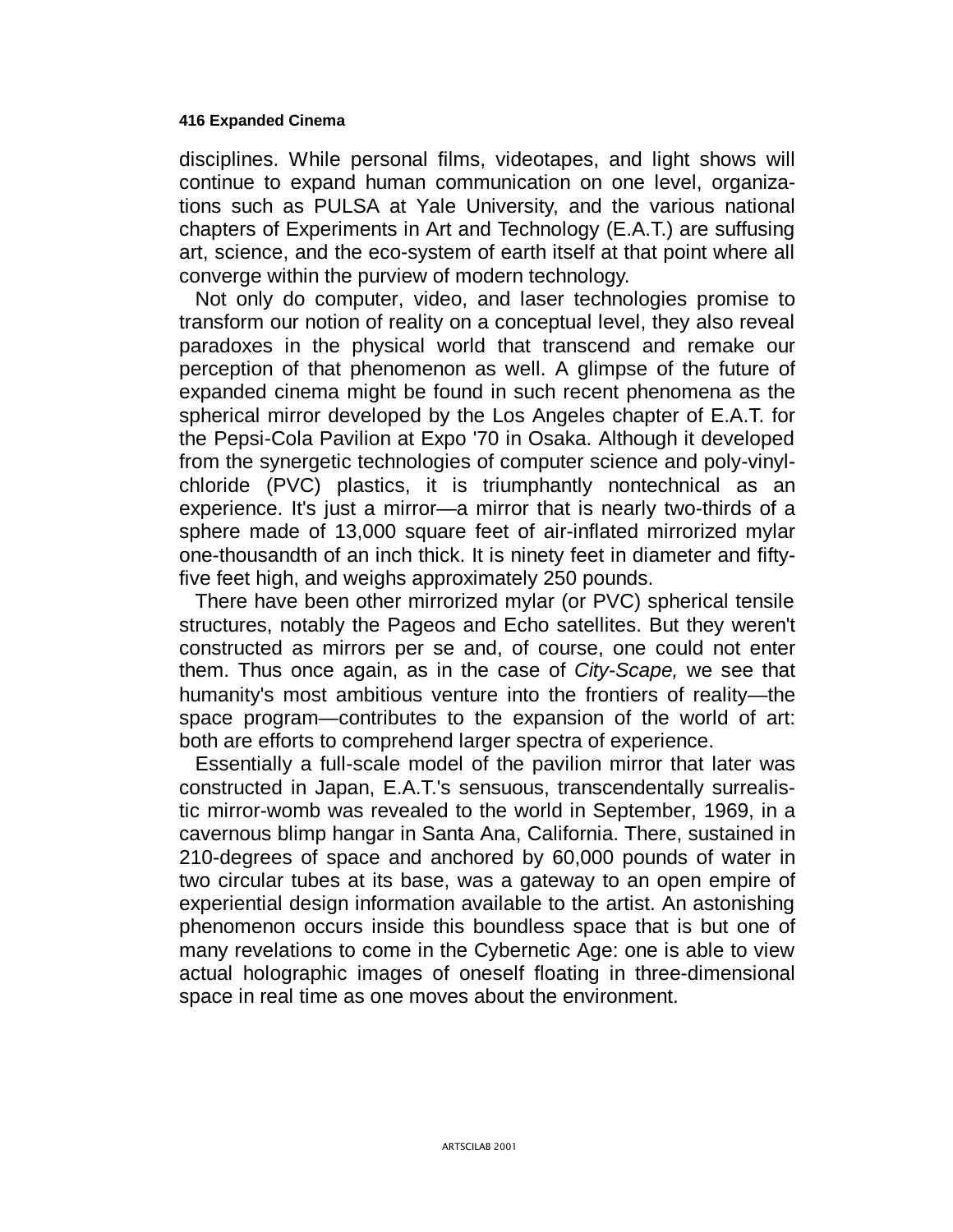#### **Technoanarchy: The Open Empire 417**



Hemispherical mirror developed by the Specifications: 13,000 square feet of Shown in a blimp hangar at the Marine Corps Air Station, Santa Ana, California.

Los Angeles Chapter of Experiments in mirrorized mylar 1/1000th of an inch thick, Art and Technology for the Pepsi-Cola air-inflated to a 210-degree hemisphere, Art and Technology for the Pepsi-Cola air-inflated to a 210-degree hemisphere,<br>Pavilion at Expo '70 in Osaka, Japan. minety feet in diameter and fifty-five feet ninety feet in diameter and fifty-five feet<br>high. Photo: David MacDermott.

Because the mirror is spherical no lenses or pinhole light sources are necessary: the omni-directionally-reflecting light waves intersect at an equidistant focal point, creating real images without laser light or hardware of any kind. Interfaced with perpetual fog banks and krypton laser rainbow light showers at the World Exposition, the mirror indeed "exposed" a world of expanded cinema in its widest and most profound significance.

The accelerating transformations of radical evolution often generate illusions of impending disaster: hence the overriding sense of paranoia that seems to cloud the new consciousness as we thrust toward the future. Yet surely some revelation is at hand. In 1920 W. B. Yeats (in his poem "The Second Coming") saw that things were falling apart: "The falcon cannot hear the falconer; /... the centre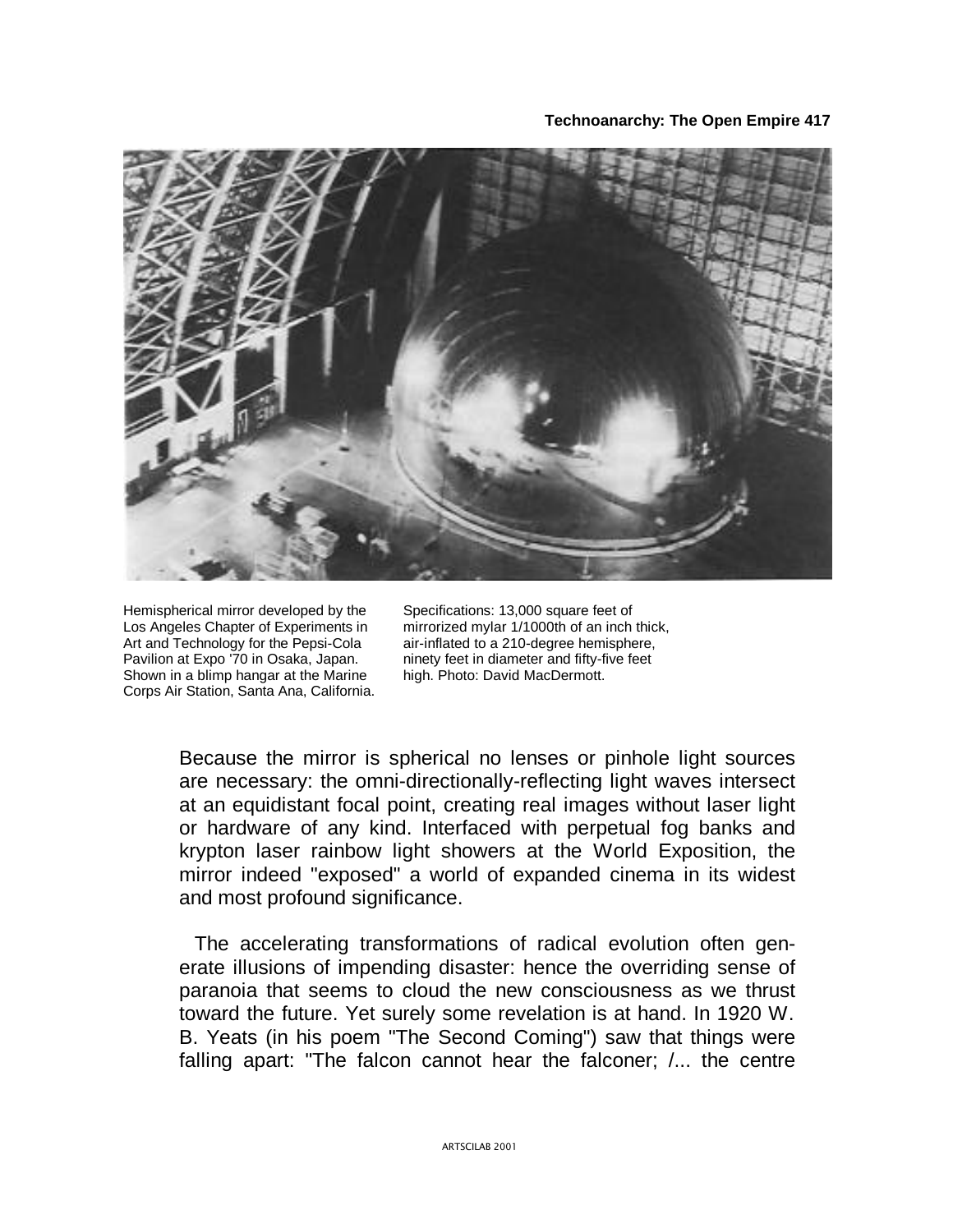cannot hold; / Mere anarchy is loosed upon the world,... / And what rough beast, its hour come round at last / Slouches towards Bethlehem to be born?"

Yeats didn't know what was coming, and thus like all of us he feared it. But in assigning Bethlehem as its birthplace he suggested that we were to be visited by a savior, however fearsome. That savior is technoanarchy and he is born out of the industry of man's ignorance, in spite of our petty copulations, in contradistinction to our minor misbehaviors. The term anarchy is defined as "a political theory... advocating a society based on voluntary cooperation and free association of individuals and groups... a utopian society having no government and made up of individuals who enjoy complete freedom." The biologist John Bleibtreu is an anarchist, then, when he speaks of "… a new sustaining myth which corre-sponds to reality... this new mythology which is being derived from the most painstaking research into other animals, their sensations and behavior, is an attempt to reestablish our losses— to place ourselves anew within an order of things, because faith in an order is a requirement of life."<sup>4</sup> Yesterday, man needed officialdom in order to survive. But technology has reversed the process: survival today depends on the emergence of a natural order. Thus we see that anarchy and order are one, because history is demonstrating that officialdom is no order at all.

Technology is the only thing that keeps man human. We are free in direct relation to the effective deployment of our technology. We are slaves in direct relation to the effectiveness of our political leadership. (Herbert Read: "Effective leadership is fascism.") The world is populated by three-and-a-half-billion human slaves, forced by the masters of politics continually to prove our right to live. The old consciousness perpetuates myths in order to preserve the union; it reforms man to suit the system. The new consciousness reforms the system to suit man. Water takes the shape of its container. We have no basis for postulating a "human nature" until there's no difference between the individual and the system. We cannot ask man to respect his environment until this difference is erased. This is anarchy: seeking a natural order. It is technoanarchy because it will be realized only through the instrumented and documented intellect that we call technology.

<sup>4</sup> Bleibtreu, *op. cit*., p. 8.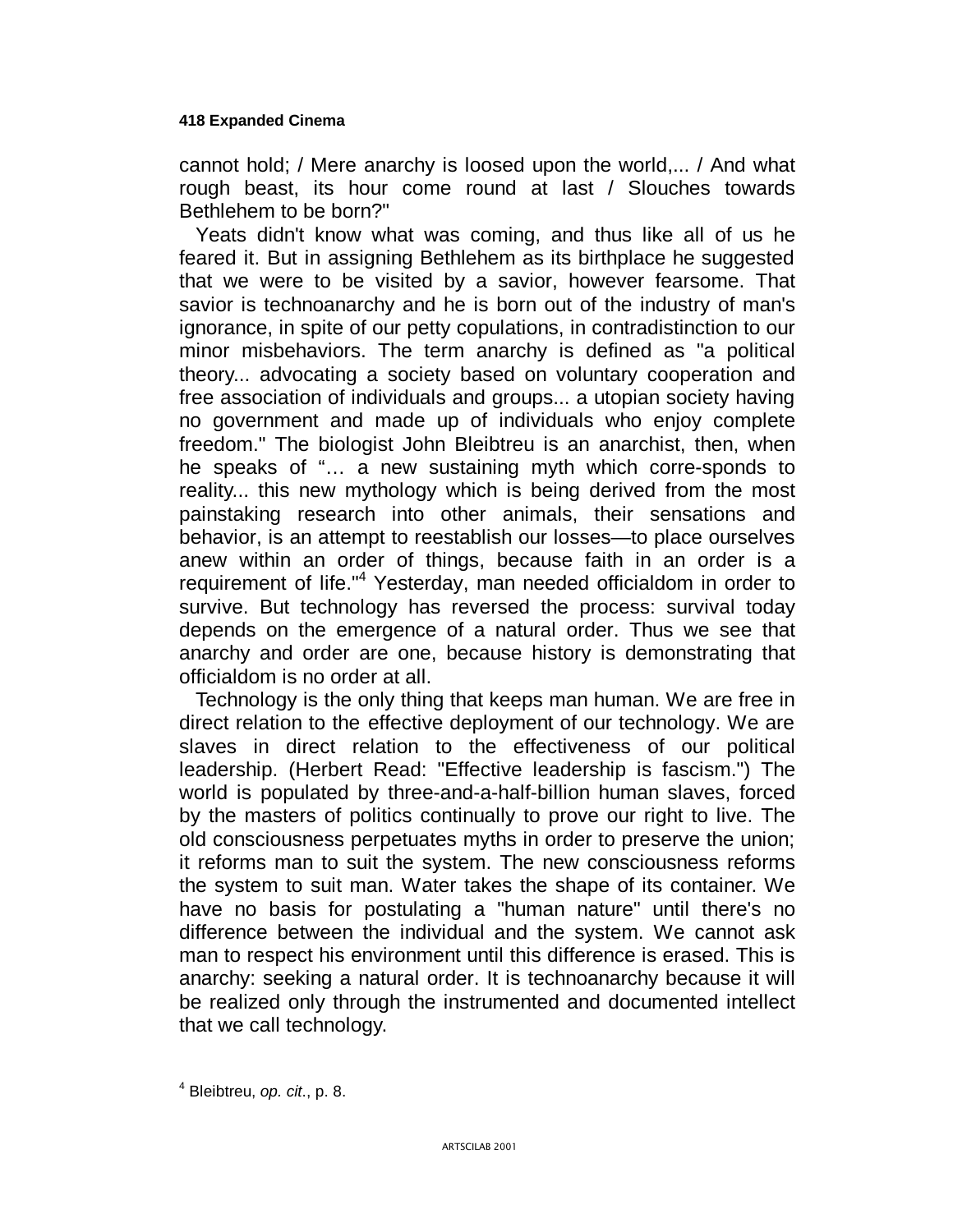"As they are extended into mythologies, metaphysical systems allow mankind the means to abide with mystery. Without a mythology we must deny mystery, and with this denial we can live only at great cost to ourselves. It seems that we are in the process of creating a mythology out of the raw materials of science in much the same way that the Greeks and Jews created their mythologies out of the raw materials of history."<sup>5</sup>

The limits of our language mean the limits of our world. A new meaning is equivalent to a new word. A new word is the beginning of a new language. A new language is the seed of a new world. We are making a new world by making new language. We make new language to express our inarticulate conscious. Our intuitions have flown beyond the limits of our language. The poet purifies the language in order to merge sense and symbol. We are a generation of poets. We've abandoned the official world for the real world. Technology has liberated us from the need of officialdom. Unlike our fathers we trust our senses as a standard for knowing how to act. There is only one real world: that of the individual. There are as many different worlds as there are men. Only through technology is the individual free enough to know himself and thus to know his own reality. The process of art is the process of learning how to think. When man is free from the needs of marginal survival, he will remember what he was thinking before he had to prove his right to live. Ramakrishna said that given a choice between going to heaven or hearing a lecture on heaven, people would choose the lecture. That is no longer true. Through the art and technology of expanded cinema we shall create heaven right here on earth.

5 *Ibid*., p. xi.